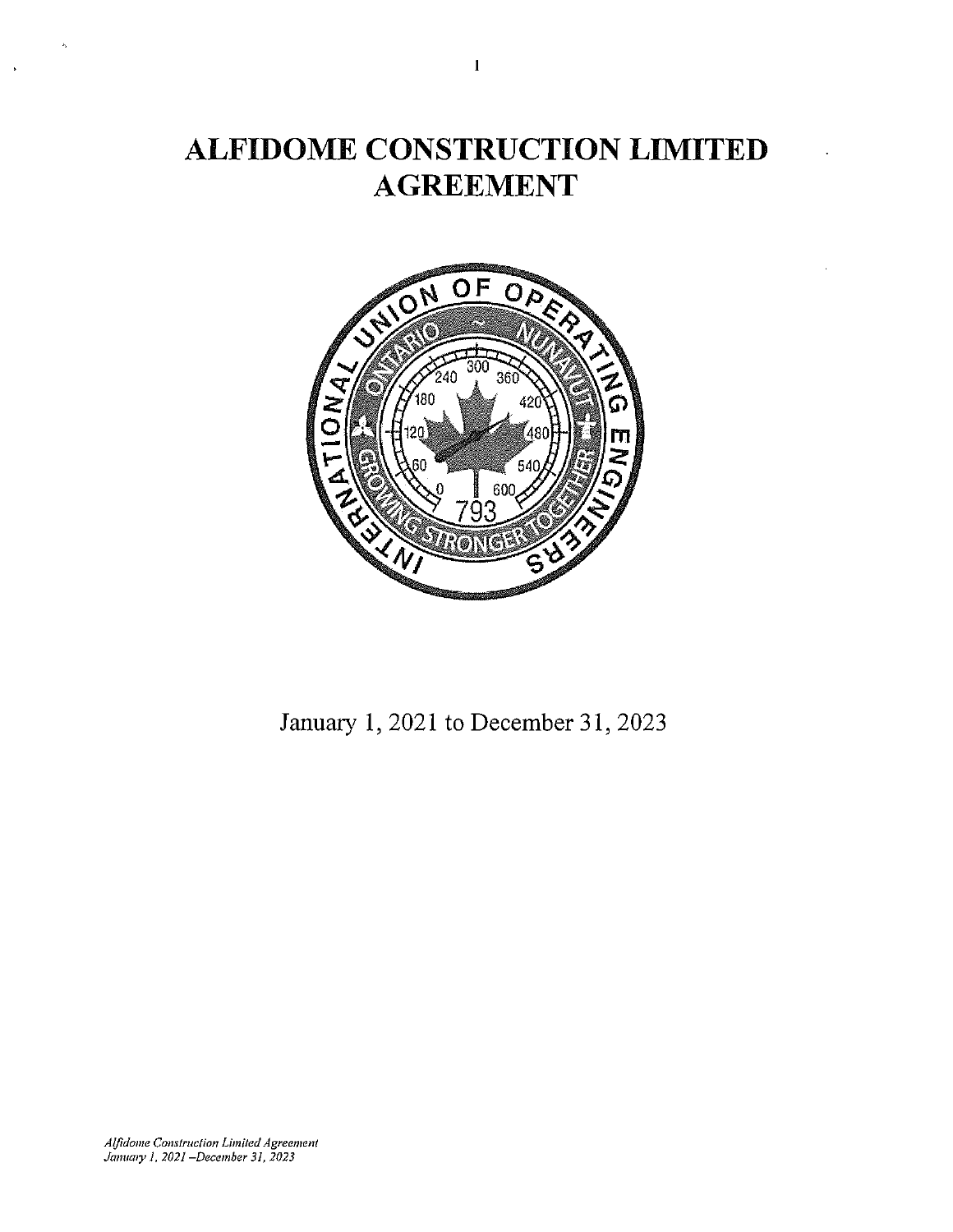## **INDEX**

## **ARTICLE** PAGE

 $\bar{\mathbf{r}}$ 

 $\mathbf{u}$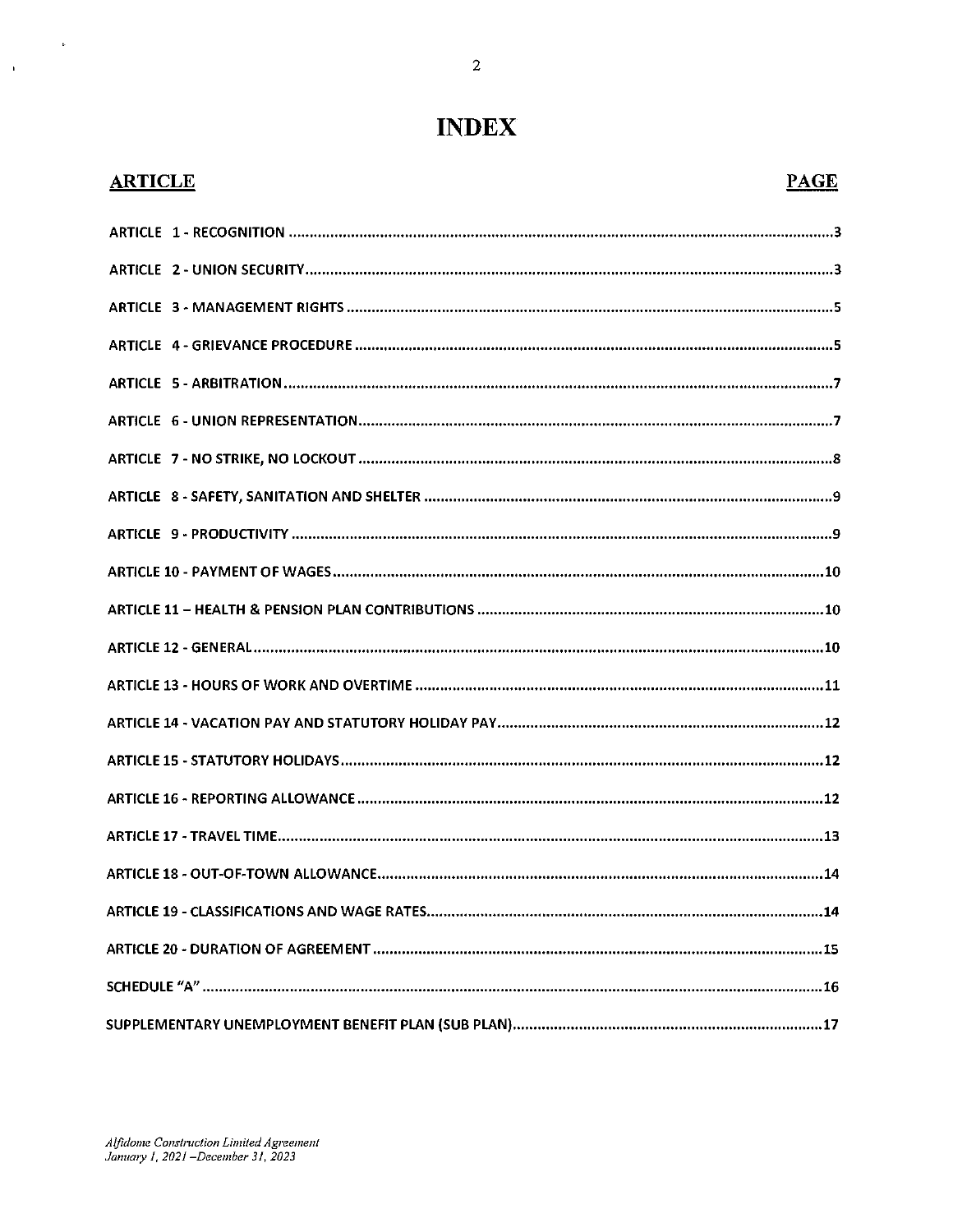## **COLLECTIVE AGREEMENT**

**BETWEEN: Alfidome Construction Limited**  1701 Thorold Townline Road, RR #2 Niagara Falls ON L2E 6S5  $(905)$  371-1701 - tel.  $(905)$  371-1744 - fax.

Hereinafter called the **"Employer"** 

 $-$ and $-$ 

## **International Union of Operating Engineers, Local** 793

Hereinafter called the **"Union"** 

**WHEREAS** the Union and the Employer are desirous of establishing a form of standard collective agreement with respect to employees of the Employer engaged in the construction industry and equipment rental within the Province of Ontario to provide uniform interpretation, application and administration of the relationship established.

## **IT IS EXPRESSLY AGREED AND DECLARED BY AND BETWEEN THE PARTIES HERETO**  AS **FOLLOWS:**

### **ARTICLE 1 - RECOGNITION**

1.01 The Employer agrees to recognize the Union as the exclusive Collective Bargaining Agent for all of its Alfidome Construction Limited employees within the Province of Ontario and the classifications contained in the schedule of wage rates hereinafter set out, save and except foremen, clerical employees, office staff, full time shop employees and security guards.

## **ARTICLE 2 - UNION SECURITY**

- 2.01 The Employer agrees that all present employees, covered by this Agreement, shall, as a condition of employment after fifteen days from the signing of this Agreement, become and remain members, in good standing of the Union.
- 2.02 All employees hired on or after the signing of this Agreement shall as a condition of employment, become and remain Union members within twenty (20) working days of the date of employment.
- 2.03 All employees in the employ of the Employer shall, when working in a position within the bargaining unit described in Article l hereof, be required as a condition of employment, to sign an authorization for dues check-off and assessments, and any such authorization shall be in duplicate and shall be signed by the employee concerned and duly witnessed.

The Employer agrees to recognize such check-off authorization and to deduct whatever sum may be authorized for Union dues and assessments from the first pay due each calendar month and to remit same not later than the fifteenth (15) day of the following month to the Financial Secretaiy of the Union.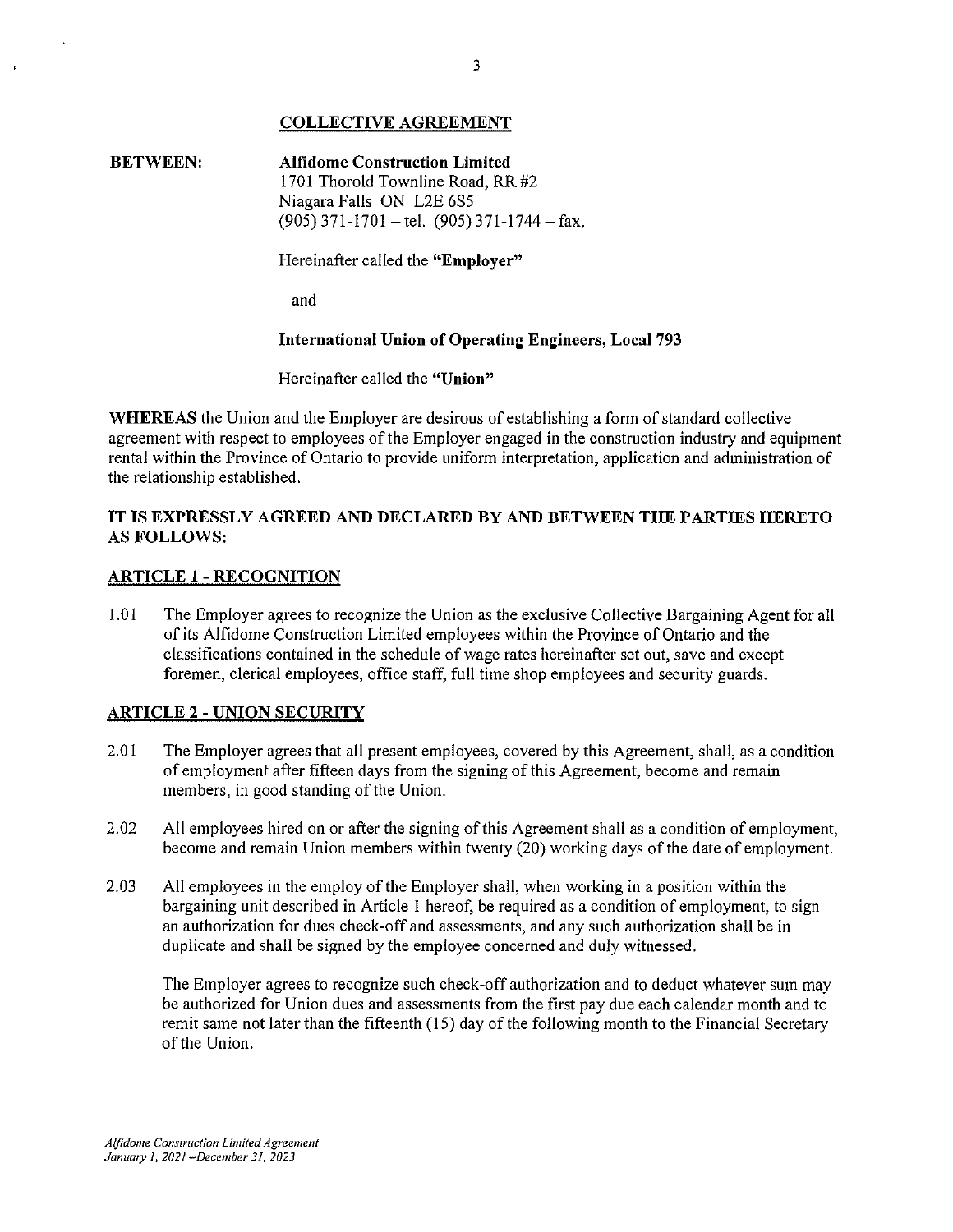#### Article  $2 -$  continued

The Employer shall, when remitting such dues and assessments, name the employees from whose pay such deductions have been made and their employee number, also the names of any employees who have left the employ of the Employer since the last payment, and the names of employees who have been hired by the Employer.

The Employer agrees to deduct from each employee in the bargaining unit, working dues at the rate of two percent (2%) of the total monetary package which includes the hourly rate, vacation pay, health plan and pension plan contributions for each hour earned by each employee. Such deductions and supporting information as required under Article 11 shall be forwarded on a Reporting Form designated by the Health and Pension Plan Trustees. Such deductions shall be immediately paid to the Union by the administrator of the plans.

2.04 The Employer agrees that whenever he requires personnel to perform work covered by this agreement, he may first call the area Union office for his requirements. The Employer agrees to notify the Union of all new hires.

The Employer shall be entitled to name hire ten (10) operators each calendar year from the Union's out of work list. Also, the Employer will be entitled to recall any person who has been employed by the Employer during the previous twelve (12) month period.

- 2.05 If the Union cannot supply personnel to perform work within twenty-four (24) hours, excluding Saturday, Sundays and Holidays, the Employer may hire from any source available to him.
- 2.06 The Employer agrees to notify the Union within five (5) working days of the employees hired as per Article 2.05 above.
- 2.07 The Union and the Employer agree that at the discretion of the Union and the Employer, there may be a training period for new operators not to exceed thirty (30) days of work and during such time period, trainees may be paid one (\$1) dollar per hour less than the rates specified in this Agreement.
- 2.08 The Employer agrees, where possible, to solicit competitive bids from those sub-contractors and equipment rentals (except equipment dealers) who are in contractual relations with the Union to perform work set out in the classifications of this Agreement or as otherwise agreed to by the parties.

#### 2.09 ADVANCEMENT DUES CHECK-OFF

The Employer shall deduct fifteen cents (\$0.15) per hour for each hour earned by each employee covered by this Agreement for Advancement Dues. The amount deducted shall be remitted together with other monthly contributions and deductions in the manner set out in this Collective Agreement.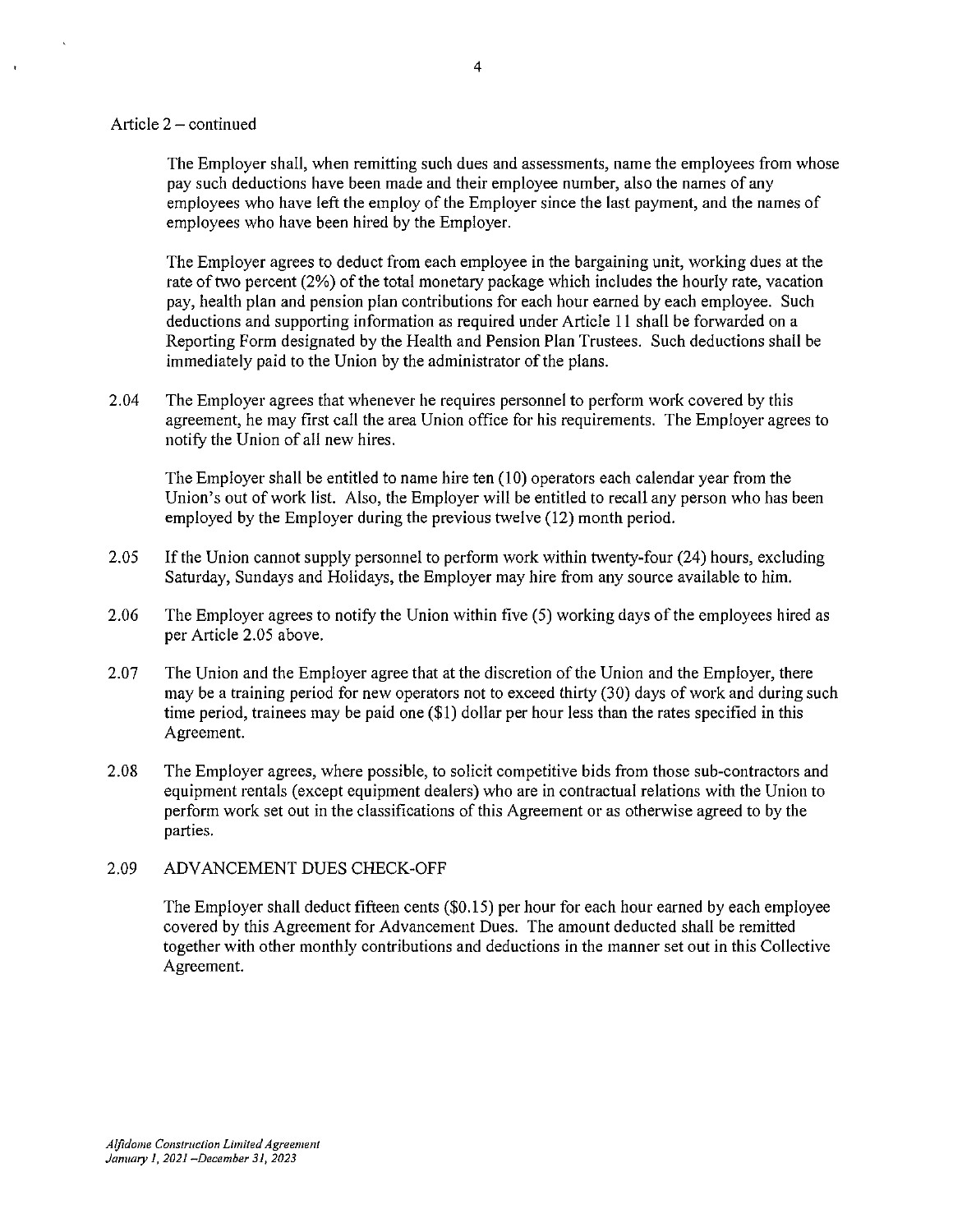#### Article  $2 -$  continued

#### 2.10 LAY-OFF PROCEDURE

In the event of lay-off of employees covered by this Agreement, the Employer shall abide by the following procedure:

- a) First laid-off shall be applicants for membership in the Union;
- b) Second laid-off shall be members of the Union from out-of-province working on permits or travel cards;
- c) Third laid-off shall be members of the Union who are in receipt of a retirement pension from the I.U.O.E., Local 793 Pension Plan;
- d) Last laid-off shall be all other members of the Union based on skills, abilities and competencies.

## **ARTICLE** 3 - **MANAGEMENT RIGHTS**

- 3.01 The Union agrees that it is the exclusive function of the Employer:
	- a) To conduct its business in all respects in accordance with its commitments and responsibilities, including the right to manage the jobs, locate, extend, curtail or cease operations, to determine the number of operators required at any or all locations, to determine the kinds and location of machines, tools and equipment to be used and the schedules of production, to judge the qualifications of the employees and to maintain order, discipline and efficiency.
	- b) To hire, discharge, classify, transfer, promote, demote, lay-off, suspend or otherwise discipline employees, provided that a claim by an employee that he has been discharged without reasonable cause shall be subject to the provisions of the Grievance Procedure.
	- c) To make, alter from time to time and enforce reasonable rules of conduct and procedure and to notify in writing seventy-two (72) hours prior to any changes affecting all employees of said rules or changes to said rules. It is agreed that these functions shall not be exercised in a manner inconsistent with the express provisions of this Agreement.

## **ARTICLE 4 - GRIEVANCE PROCEDURE**

- 4.01 There shall be an earnest effort on the part of both parties to this Agreement, to settle promptly through the procedure set out herein, any complaints, grievances, or disputes rising from the interpretation, application or administration of this Agreement.
- 4.02 All grievances to be dealt with under Step Two below, shall be in writing, on forms supplied by the Union and signed by the employee having such grievance.
- 4.03 Written grievances, to be valid, shall set out the nature of the grievance, the Article or Articles of the Agreement alleged to have been violated and the nature of the remedy sought and shall not be subject to change at later steps except by mutual agreement in writing with the Employer, or in the case of remedy, an Arbitrator.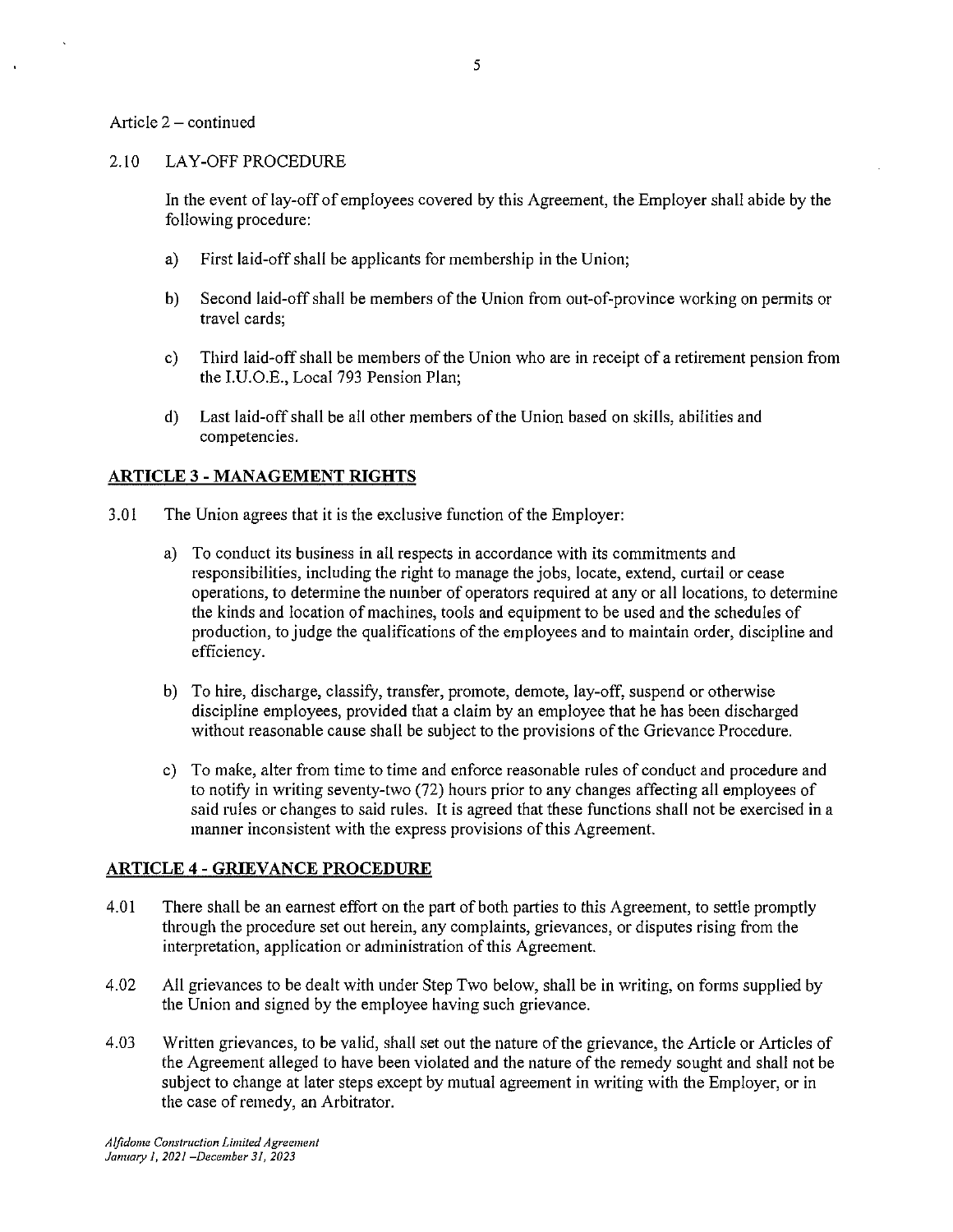#### Article  $4 -$ continued

- 4.04 In determining the time which is allowed in the various steps of Articles 4 and 5, Saturday, Sunday and Statutory Holidays shall be excluded and any time limits may be extended by mutual agreement in writing.
- 4.05 If advantage of the provisions of Article 4 and 5 hereof is not taken within the time limits specified therein or as extended in writing as set out above, the grievance shall be deemed to have been abandoned and may not be re-opened.
- 4.06 The employer shall designate and name the official to whom a written grievance is submitted at Step #2.
- 4.07 It is understood and agreed that an employee does not have a grievance until he has discussed the matter with his foreman or other supervisory personnel acting in this capacity and given him an opportunity of dealing with the complaint. His decision shall be made known to said employee within forty-eight ( 48) hours. Grievances properly arising under this Agreement shall be adjusted and settled as follows:

**STEP 1** - Within ten (10) full working days after the circumstances giving rise to the grievance occurred or originated, the aggrieved employee and/or a Union Representative, shall present the grievance in writing to the official of the Employer named by the Employer to handle grievances at this step.

If a settlement satisfactory to the Union and employee concerned is not reached within two (2) full working days, the grievance may be presented as indicated in Step Two at any time within five (5) full working days thereafter or ifthe grievance involves monetary, discipline or discharge matters, not involving the interpretation of the Agreement to final and binding determination.

**STEP 2** - Should no satisfactory settlement be reached within five (5) full working day after the meeting, the grievance may be submitted to arbitration.

a) The Union may process a written grievance which involves a number of employees of the Employer or the interpretation of the Agreement. Such grievance shall be commenced at STEP TWO of the above procedure.

The Employer may process a written grievance alleging a violation of or the interpretation of this Agreement at STEP TWO of the above procedure.

Such grievances shall be commenced at STEP TWO within ten (10) full working days after the circumstances giving rise to the grievance occurred or originated.

- b) No decision or settlement involving any grievance which has been dealt with at STEP ONE above, other than grievances which have been properly referred to final and binding determination, shall be used by any party as a precedent in future cases and shall be treated as only applicable to the grievance in question.
- 4.08 Notwithstanding the above, a grievance concerning wages and fringe benefits may be presented within thirty (30) days after the circumstances giving rise to the grievance occurred or originated and further provided that a grievance concerning Welfare or Pension contributions may be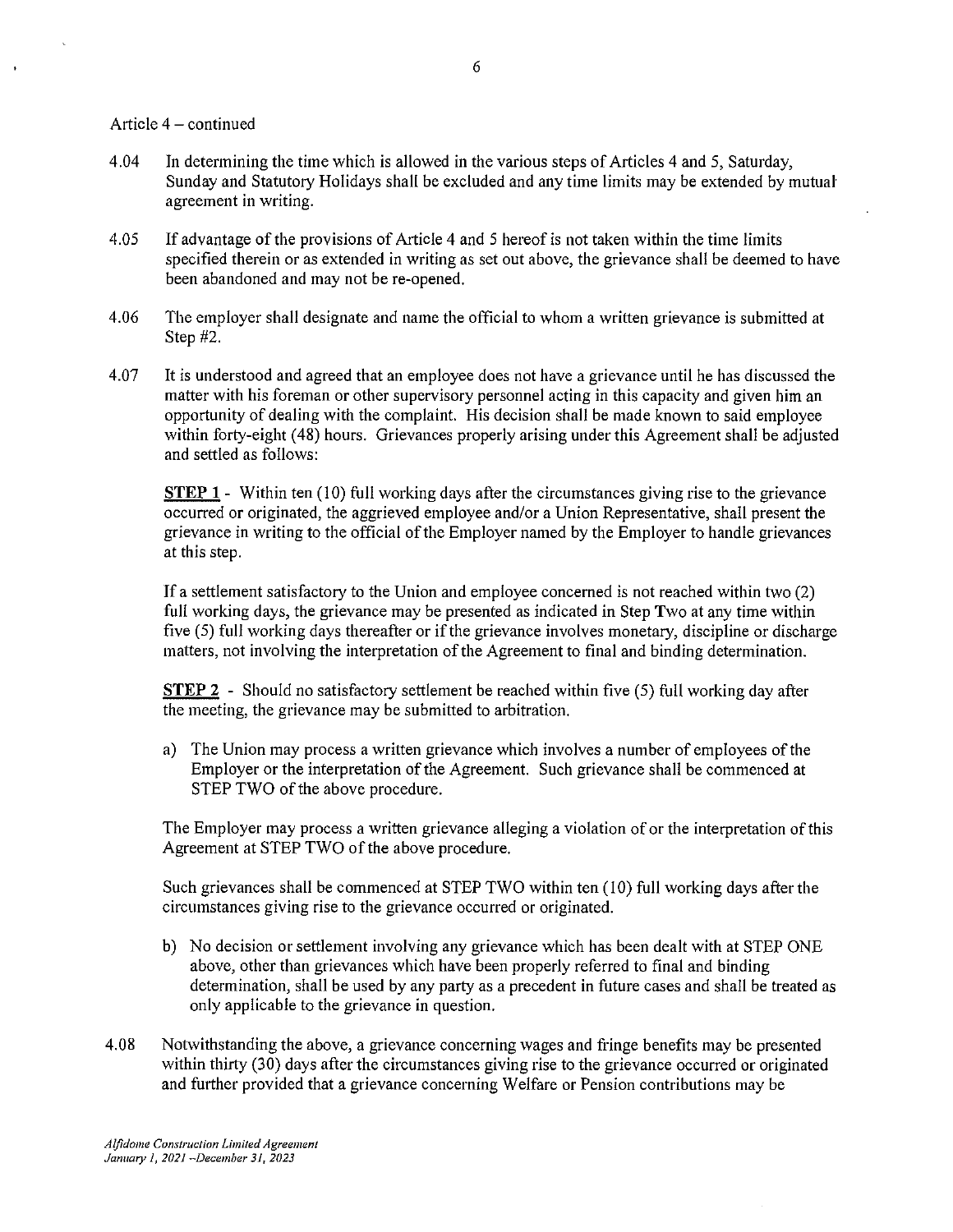#### Article  $4 -$  continued

presented within thirty (30) days after the particulars of such grievance should have reasonably become first known to a Union Representative.

## **ARTICLE 5 -ARBITRATION**

- 5.01 The parties to this Agreement agree that any grievance which has been properly carried through all of the steps of the Grievance Procedure outlined in Article 4 may be referred to determination by a single Arbitrator mutually agreed on by the parties or to the Ontario Labour Relations Board for final determination within twenty (20) working days after completion of STEP TWO of Article 4.07.
- 5.02 The selection of a single arbitrator shall be made within ten (10) days of the notification of desire for private arbitration submitted to either party in accordance with this procedure. In the event the parties have not agreed on an arbitrator within this period of ten (10) days or any mutually agreed to extended period, either party may submit the matter to the Minister of Labour for the appointment of an arbitrator in accordance with Section 48(4) of the *Ontario Labour Relations Act.*
- 5.03 The party who made the request for arbitration shall notify the arbitrator of their appointment within ten (10) days following such appointment.
- 5. 04 In the event of any inability of the appointed arbitrator to hear the grievance, the parties shall submit the matter to another mutually agreed on arbitrator. Should the parties be unable to agree on the selection of a new arbitrator within a reasonable period of time after becoming aware of the inability of the first arbitrator to serve, the matter may be referred by either party to the Minister of Labour in the same manner as that outlined in Article 8.02, who shall appoint an arbitrator.
- 5.05 The Arbitrator shall not have the power to alter, change or ignore any of the provisions of this Agreement nor to render any decisions inconsistent with the terms and provisions of this Agreement.
- 5 .06 The decision of the Ontario Labour Relations Board or a private Arbitrator constituted in the above manner shall be binding on the parties to this Agreement.
- 5.07 The Ontario Labour Relations Board or an Arbitrator shall not have any power to alter or change any of the provisions of this Agreement or to substitute any new provisions for any existing provisions, nor to give any decisions inconsistent with the terms and provisions of this Agreement.
- 5.08 Each of the parties to this Agreement will bear the 50% of the fees and costs of Arbitration before a private arbitrator.

## **ARTICLE** 6 - **UNION REPRESENTATION**

6.01 The Employer shall not refuse permission to any representative of the Union upon request to enter the Employer's premises or job site in the administration of this Agreement provided that it does not interfere with the work and provided he advises the site supervisor in advance.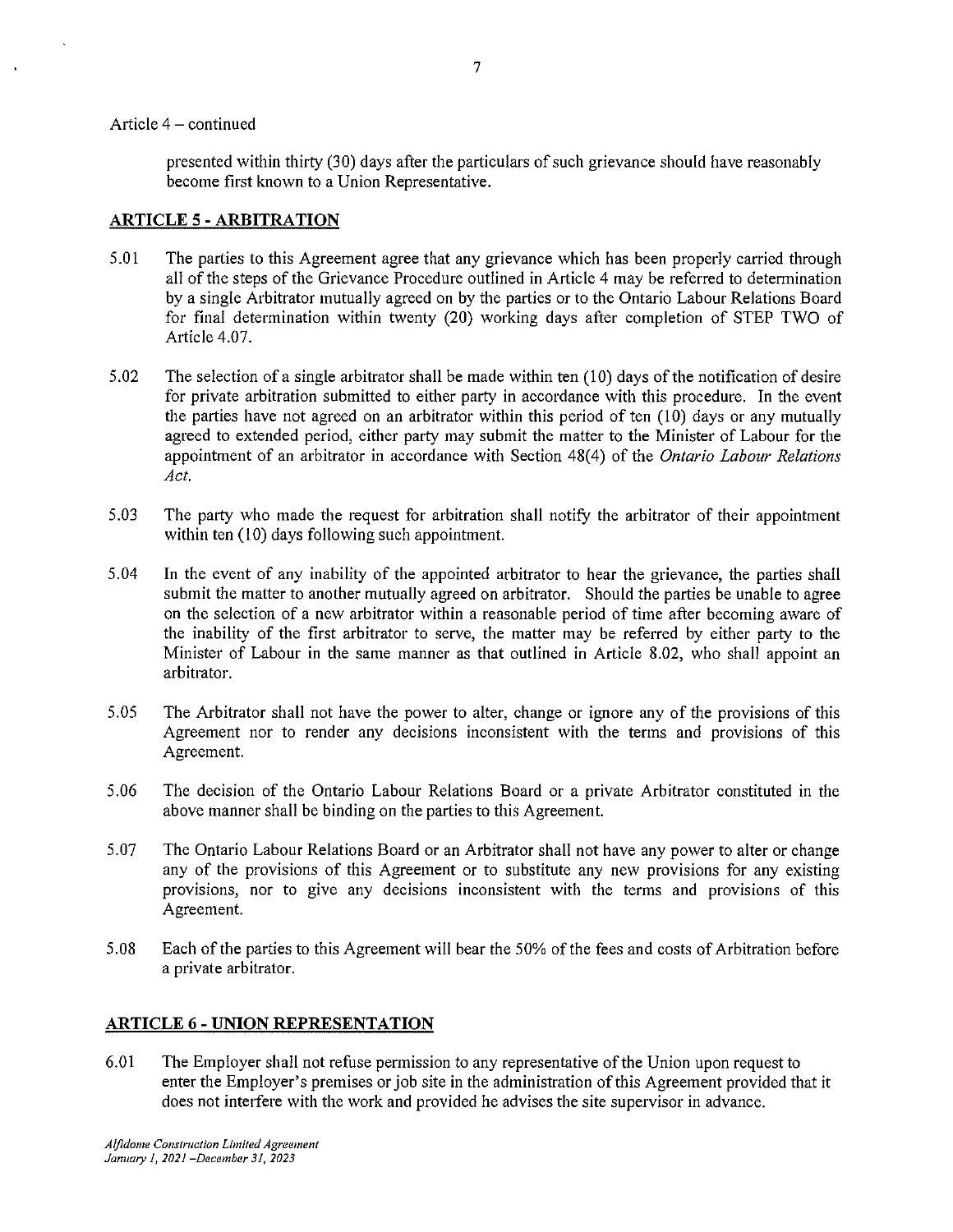### Article  $6 -$  continued

- 6.02 The Employer agrees to recognize no more than two (2) stewards as may from time to time be appointed by the Union, but shall not be obliged to recognize such stewards until they have been informed in writing of the names of all stewards as they were appointed.
	- a) The steward shall be one of the last two employees covered under the terms of this Agreement to remain working providing he is competent and capable of doing the remaining work. If in the event the Union Steward is laid off he shall be one of the first three called back, provided he is competent and capable of doing the work.
	- b) No discrimination shall be shown against any steward for carrying out his duties.
- 6.03 Whenever security regulations prevent access to any job or project the Employer or his representative will give all possible assistance to the Business Representative to obtain the necessary pass or permission to gain access to such job or project.
- 6.04 In the event a meeting is held at which discipline will be administered, the employee may request the presence of a steward or business representative.
- 6.05 Stewards and Negotiating Committee members will not absent themselves from their regular duties without the Employer's permission, and such permission shall not be unreasonably withheld. The employer will compensate such employees for the time spent in attending negotiations and grievance meetings with the Employer at their regular rate of pay and this does not apply to time spent on such matters outside of regular working hours.

Should the Company believe that the Steward's activities are affecting the quantity or quality of either the Steward's work or the work of the other employees, the Company shall contact the Business Agent of the Local Union.

## **ARTICLE** 7 - **NO STRIKE, NO LOCKOUT**

- 7.01 During the term of this Agreement the Union agrees that there shall be no strike and the employer agrees that there shall be no lockout.
- 7.02 The words "Strike" and "Lockout" in this Agreement shall mean "Strike" and "Lockout" as defined in the Ontario Labour Relations Act.
- 7.03 The Union agrees it will not condone a work stoppage or observe any picket line placed on a job site for jurisdictional purposes.
- 7.04 It will not be considered a violation of this Agreement if an employee covered hereby declines to cross a picket line which has been established in furtherance of a lawful strike against the Company's customer. Interpretation of the term "lawful strike" shall be by reference to the Ontario Labour Relations Act. Notwithstanding the foregoing where the picketing Union consents, the employee shall cross the picket line and perform his duties. The Employer agrees to consult the Union to determine the reasonableness of crossing a picket line.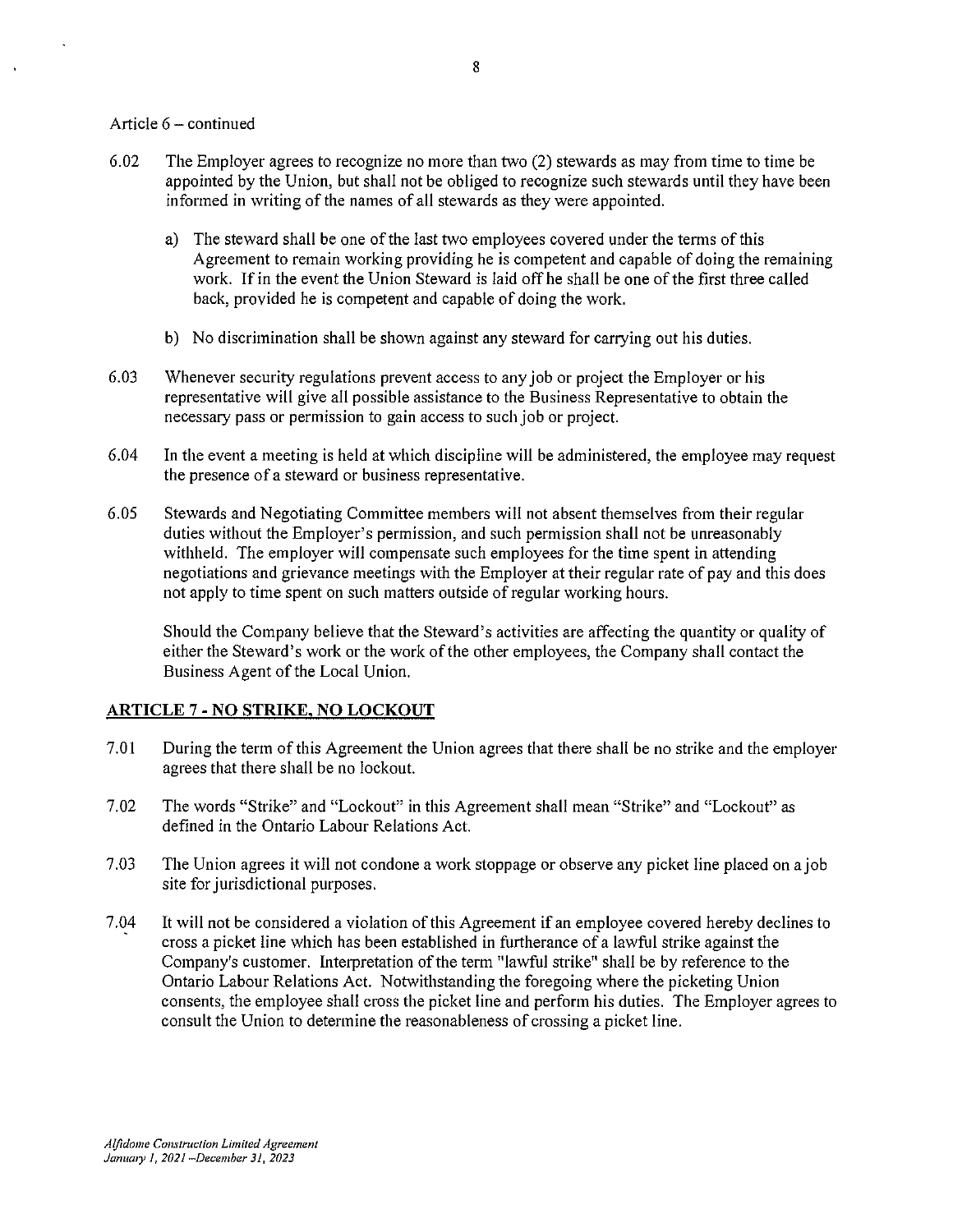## **ARTICLE 8- SAFETY, SANITATION AND SHELTER**

- 8.01 In co-operation with the Employer's overall program of accident control and prevention, the job steward, certified safety representative or an employee shall report to the foreman for Immediate Investigation any alleged unsafe conditions, unsafe acts or violations for corrections if required. Notwithstanding the above clause, the operator will not be required to operate unsafe equipment.
- 8.02 Every employee shall, as a condition of employment, be required to wear approved safety helmet, approved safety boots and other personal protective equipment that may be designated by the Employer and required in specific work areas.

Safety Helmets and other personal protective equipment other than footwear will be supplied by the Employer at no cost or deposit to the Employee on the condition that the articles are returned on termination of employment. Articles not returned, lost, damaged or destroyed (excepting normal wear and tear) will be charged to the Employee and such charges will be deducted from the Employee's pay. The Employee shall be made aware of any deductions prior to said happening.

Personal protective equipment included, where required, are hearing  $\&$  eye protectors safety belts and fall arrest systems, safety vests and rain gear. Also included are any articles required to comply with applicable safety codes and acts.

- 8.03 Every employee shall wear suitable protective footwear. Other personal protective equipment required under abnormal conditions or during inclement weather will be supplied by the Employer. The Union recognizes the right of the Employer to economically supervise the distribution of clothing provided and will co-operate with the Employer to prevent wasteful practices.
- 8.04 The Employer, the employees and the Union agree to abide by the provisions of the appropriate safety act company health and safety, personnel and environmental performance policies and procedures.
- 8.05 The Employer agrees *to* supply the necessary drinking water and proper sanitary facilities for both men and women where necessary, which shall be maintained in a clean and sanitary condition by the employees and the Employer and ifthe Employer fails to meet these provisions, employees will not be reprimanded in any way for leaving the job site in search of these facilities provided the supervisor is notified prior to leaving the job site.
- 8.06 The Company will provide safety boot vouchers to employees upon successfully completing six (6) months of continuous employment or upon recall, which ever comes last, will be entitled to one pair of safety boots per contract year to a maximum value of two hundred and twenty-five dollars (\$225.00).

## **ARTICLE** 9 - **PRODUCTIVITY**

9.01 The Union and the Employer recognize the mutual value of improving by all proper and reasonable means the productivity of the individual operators and both will undertake individually and jointly to promote such increased productivity.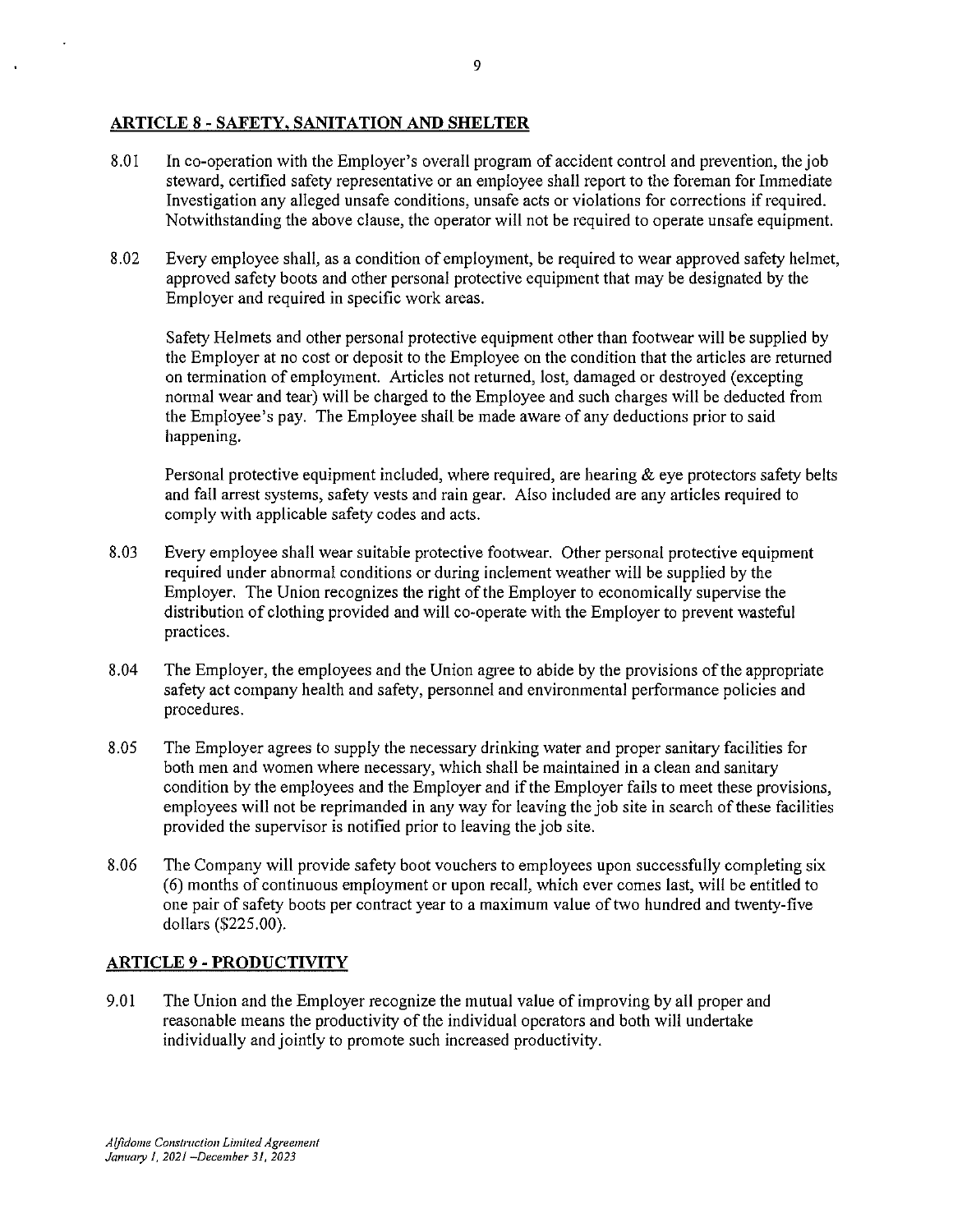## ARTICLE 10 - PAYMENT OF WAGES

- 10.01 Wages shall be paid weekly no later than Thursday, or on a short week Friday, by direct deposit or cheque at the option of the Employer, during working hours and shall be accompanied by a statement outlining hours of work, rate of pay, overtime hours, vacation pay, deductions for income tax, employment insurance, pensions, etc., where applicable.
- 10.02 When an employee is permanently laid off, he shall receive his pay in full and shall be given his Record of Employment Certificate, and Vacation Pay on the next regular pay day after receipt of final approved time sheet.
- 10.03 When an employee quits or is terminated, he will receive his pay, Record of Employment Certificate and Vacation Pay on the next regular pay day.
- 10.04 Direct deposit for all employees shall be deposited in the employees' account by Friday noon.

## ARTICLE 11 - HEALTH & PENSION PLAN CONTRIBUTIONS

11.01 Effective January 1, 2021, the Employer agrees to contribute in total: \$11.20 per hour to the International Union of Operating Engineers, Local 793 Members Life and Health Benefit Trust of Ontario (the Health Plan) and to the International Union of Operating Engineers, Local 793 Members Pension Benefit Trust of Ontario (the Pension Plan) for each hour earned by each employee in his employ.

Effective January 1, 2022, the total Employer contributions of \$11.20 per hour shall increase to \$11.40 per **hour earned**  Effective January I, 2023, the total Employer contributions of \$11.40 per hour shall increase to \$11.60 per hour earned

- 11.02 The pension monies shall be remitted in accordance with this Agreement to the Pension Trust Fund which Funds shall be administered by an equal number of Trustees appointed by the Employer and an equal number of Trustees appointed by the Union.
- 11.03 All contributions shall be submitted by the  $15<sup>th</sup>$  of the following month in which the hours have been worked and at no time shall the contributions be paid directly to the employee.
- 11.04 Effective January 1, 2021 the Employer agrees to contribute the sum of fifteen cents (\$0.15) per hour for each hour earned by each employee covered by this Agreement to the International Union of Operating Engineers, Local 793 Training Fund.

## **ARTICLE 12 - GENERAL**

- 12.01 The Union will co-operate with the Employer to prevent wasteful practices.
- 12.02 The Employer will not discriminate against any employee for refusing to work overtime as long as the employee provides a reasonable explanation.
- 12.03 A bulletin board will be provided by the Employer for the use of the Union to post notices etc. but all such notices shall have the prior approval of the Employer.
- 12. 04 Rates for new types of equipment under the jurisdiction of the International Union of Operating Engineers, not appearing in the wage schedule, shall be classified and agreed on by the Union and the Employer within fifteen (15) days of being placed in operation.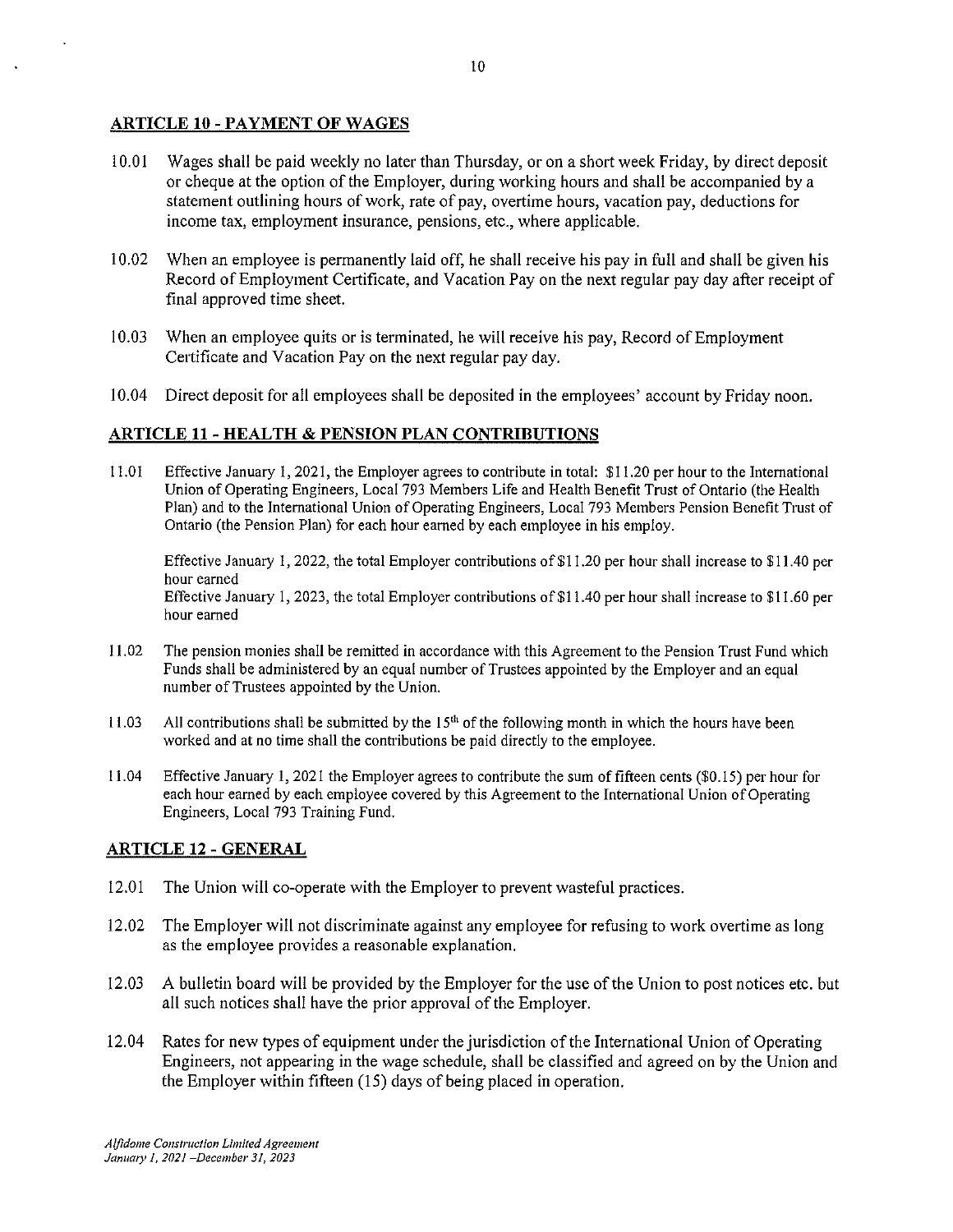#### Article  $12 -$ continued

- 12.05 Operators required to operate equipment in two-rate classifications during the same shift shall be paid the higher classification rate for that shift.
- 12.06 It is agreed that all employees of the employer will be permitted a rest break often (10) minutes in each half of their respective shifts. There will be a ten  $(10)$  minute rest period before overtime **commences.**
- 12.07 Employees shall be entitled to an unpaid lunch break of one-half  $(1/2)$  hour to be taken at a reasonable time, approximately mid way through the shift.
- 12.08 The Employer agrees to provide a reasonable meal or, if not practical, \$10.00 (ten dollars) after working three (3) hours of overtime., and a rest period after two (2) hours of overtime.
- 12.09 It is agreed that no employee covered by this Agreement shall receive a reduction in his rate of wages through the introduction of these articles.

### **ARTICLE 13 - HOURS OF WORK AND OVERTIME**

- 13.01 The following Article is intended to define the normal hours for the purpose of calculating overtime only, and shall not be construed as guarantee of hours per day or per week, or of the days of work per week.
- 13.02 The Employer shall apply the wage rates, vacation pay and pension plan rates of the appropriate local agreement for the class and character of work being performed on all work covered by the H.A.N.D agreement and on all E.P.S.C.A. Projects, Excavation, Road, Sewer & Watermain, Pipeline, Maintenance and Building Construction projects and Heavy Engineering Sector.
- 13.03 The normal work week shall consist of fifty (50) hours per week, ten (10) hours per day Monday to Friday, and be paid for at the regular rate of pay.
- 13.04 All hours worked other than those in 13.03 above shall be paid at the rate of time and one-half(l-1/2) times the regular rate of pay excluding travel time.
- 13.05 All hours worked on Sunday and Statutory Holidays shall be paid at the rate of double (2) the regular rate of pay.
- 13.06 The standard work week for Shift Work shall be comprised of five (5) ten hour days, or fifty (50) hours per week. If less than two (2) consecutive shifts, they shall be classed as overtime as per 13.04 above. Employees must have had at least eight (8) hours off before commencement of shift otherwise 13 .04 above shall apply. Starting and quitting times may be adjusted by mutual agreement between the Employer and the Union, as per job requirements. The shift premium will be one (I) hour per day times the straight time hourly rate and the pay stub to reflect such shift premium.
- 13.07 It is understood and agreed that the overtime pay in 13.03 and 13.04 above does not apply for the hours worked during snow removal. Double time will be paid for statutory holidays when doing snow removal.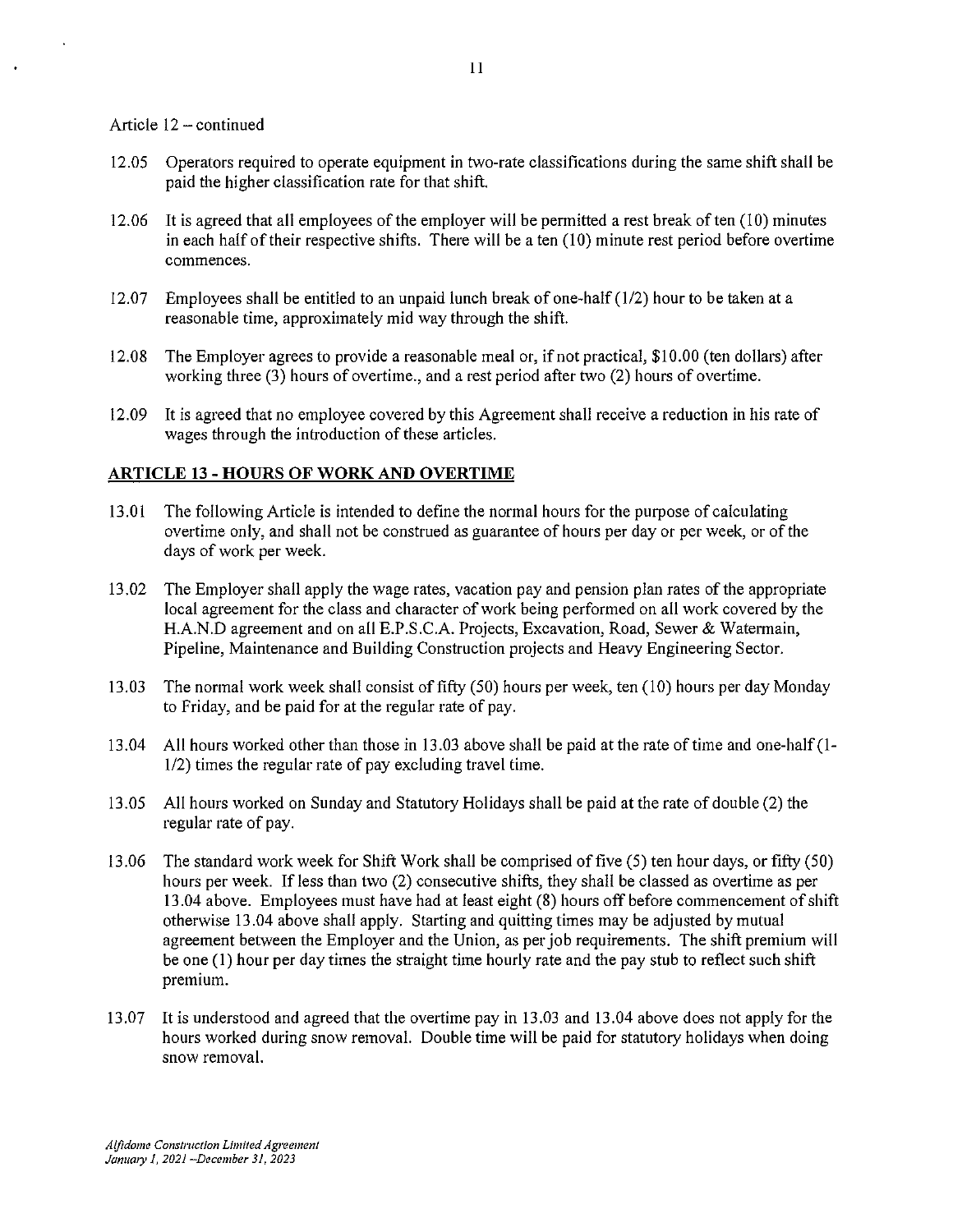## Article  $13 -$  continued

- 13 .08 Where an employee switches to a non-day shift (for emergencies or night water tie-ins), and as a result loses a shift, the Employer will pay an additional five (5) hours pay.
- 13.09 When the employee is scheduled to work short shifts on nights, the Employer will guarantee eight (8) hours when the entire shift is worked between 7:00pm and 7:00am.

## **ARTICLE 14-VACATIONPAY AND STATUTORY HOLIDAY PAY**

14.01 Vacation and Statutory Holiday Pay shall be paid weekly to each employee covered by this Collective Agreement, at the rate of 10% of the gross wages earned and income tax will be deducted weekly. The Company agrees to deduct from each pay the net vacation pay earned each week and hold it for lump sum payment on June 30 and November 30 each year.

In the event of an emergency, the Company is willing to entertain requests for off cycle vacation pay payments with at least one (1) week's notice.

14.02 It is understood and agreed that 4% of the gross wages is to be considered Vacation Pay and 6% of the gross wages is to be in lieu of Statutory Holiday Pay.

## **ARTICLE 15- STATUTORY HOLIDAYS**

The following Statutory Holidays shall be observed:

| $\vert$ New Year's Day $\vert$ Family Day |            | Good Friday   Victoria Day   Canada Day |                  |                   |
|-------------------------------------------|------------|-----------------------------------------|------------------|-------------------|
| Civic Day                                 | Labour Day | Thanksgiving<br>$"$ Day                 | Christmas<br>Day | <b>Boxing Day</b> |

and any additional holiday when proclaimed by the Federal and/or Provincial Government.

Should any of the above holidays occur on a Saturday or Sunday, such holiday shall be observed on an alternate date as designated by the Employer.

If an employee has to work on the observed Statutory Holiday he will be granted an alternate unpaid day to take at a time mutually agreed upon by the Employee and the Employer.

## **ARTICLE 16 - REPORTING ALLOWANCE**

- 16.01 An employee who reports for work at the regular starting time unless directed not to report and for whom no work is available will receive two (2) hours' pay provided he remains at the job if requested to do so by his supervisor.
- 16.02 An employee who starts his regular work shift at the job site, and who has worked more than two  $(2)$  hours will receive four  $(4)$  hours' pay if the job is shut down by the Employer before he has had an opportunity to work for four (4) hours provided he remains at the job if requested to do so by his supervisor.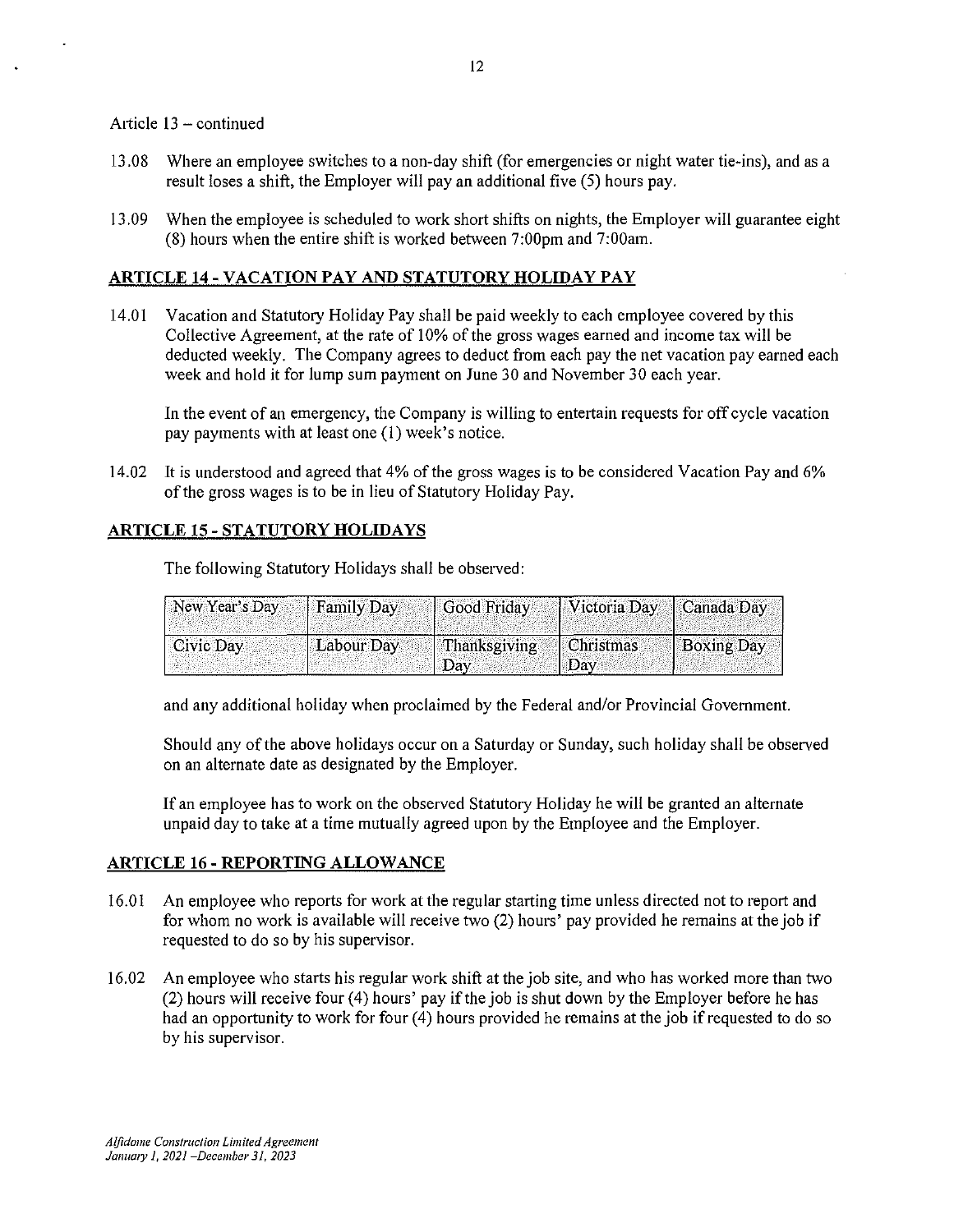Article 16 - continued

- 16.03 In the event that there is a short day or week due to circumstances beyond the operators control and excluding inclement weather the Company will endeavour to find work for operators where possible.
- 16.04 The Company will endeavour during the term of this Agreement to improve the notification process.
- 16.05 An employee working out-of-town and staying overnight, who reports for work at the regular time unless directed not to report and for whom no work is available will receive four  $(4)$  hours pay provided he remains at the job if requested to do so by his supervisor.

## **ARTICLE 17 - TRAVEL TIME**

- 17.01 a) Travel time, to and from work, is not paid in Board Area 5; as defined at the date of signing of this agreement. It is the employee's responsibility to be at the job site at the scheduled time; as designated by the Company. When the employee travels to multiple job sites within the same work day, the employee will be paid their regular rate as per the collective agreement.
	- b) If an employee has to use their personal vehicle to travel to more than three (3) job sites in one shift, the Employer will pay ten  $(10)$  dollars in travel allowance for that day. The allowance will be submitted to payroll by the supervisor on regular time sheets.
- 17.02 In order for mileage to be paid as indicated in both articles 18.0I the employee must invoice the Employer for the mileage on standard statement form stating kilometres traveled, trip, dates and name of employer personnel authorizing the use of the employees own vehicle. Invoices are to be submitted for approval by the direct supervisor with regular time sheets.
- 17.03 When an employee is required to drive the Company vehicle from the shop to a job site in Board Area 5 and 26 and back carrying company personnel, he shall be paid one-half hour at his regular rate. The driver must be indicated on the time sheet.
- 17.04 Travel time will be paid when an employee is travelling to a job site in areas other than the Regional Municipality of Niagara as follows:

| Up to 80 km  | 1 hour        |
|--------------|---------------|
| Up to 100 km | $1-1/4$ hours |
| Up to 120 km | $1-1/2$ hours |
| Up to 140 km | $1-3/4$ hours |
| Every 20km   | $1/4$ hour    |
| more         |               |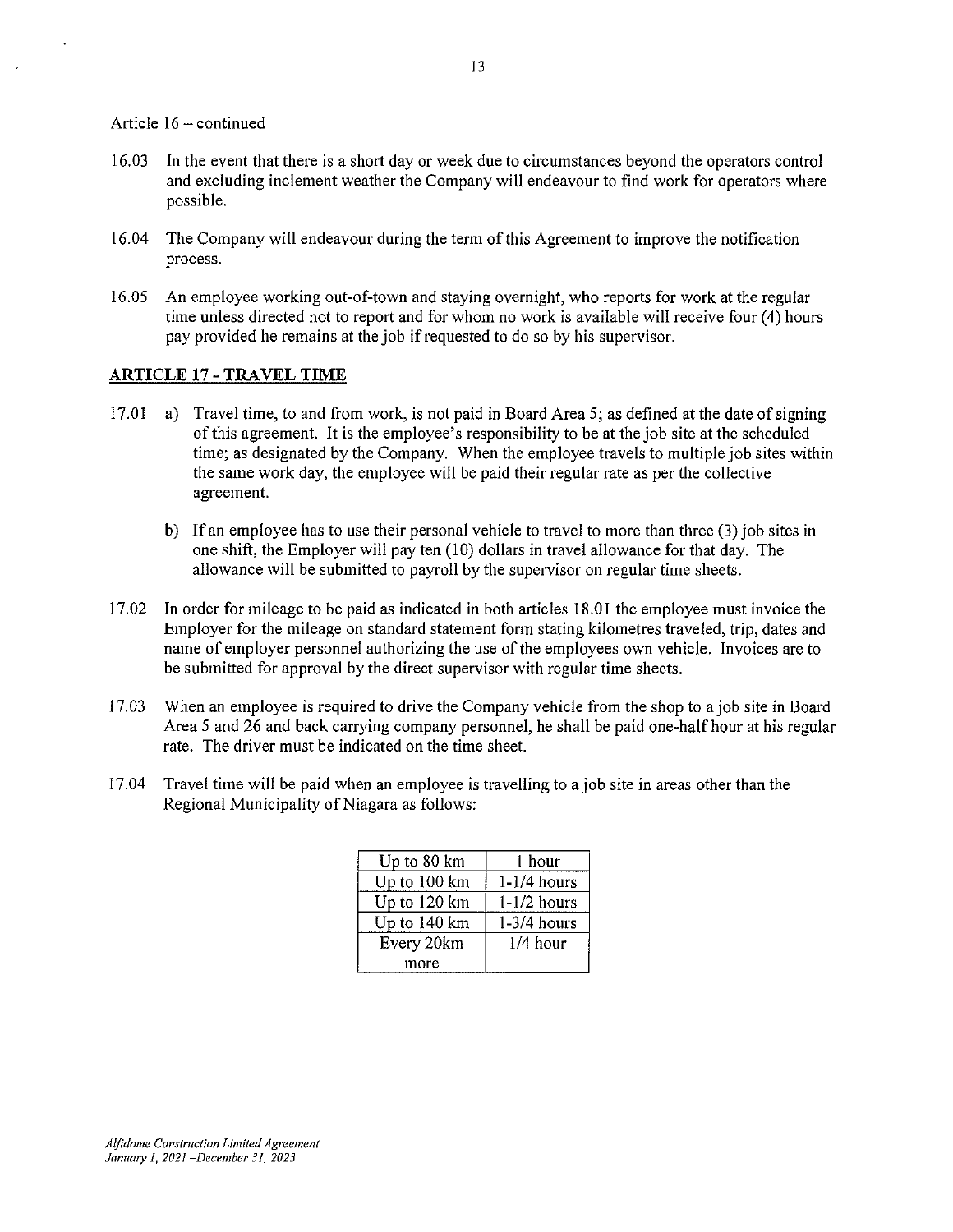## **ARTICLE 18- OUT-OF-TOWN ALLOWANCE**

18.01 In regard to out-of-town allowances, it is understood that ifthe Employer requires an operator to be out of town overnight, the Employer will provide suitable single occupancy room, chosen at the discretion of the Employer, in accordance with Company policies and procedures and sixtyfive dollars (\$65.00) per day for food allowance.

## **ARTICLE 19- CLASSIFICATIONS AND WAGE RATES**

19. 01 Attached hereto as Schedule "A" to this Agreement is a schedule of Classifications and Wage Rates covering work performed in the Regional Municipality of Niagara which is hereby made a part of this Agreement.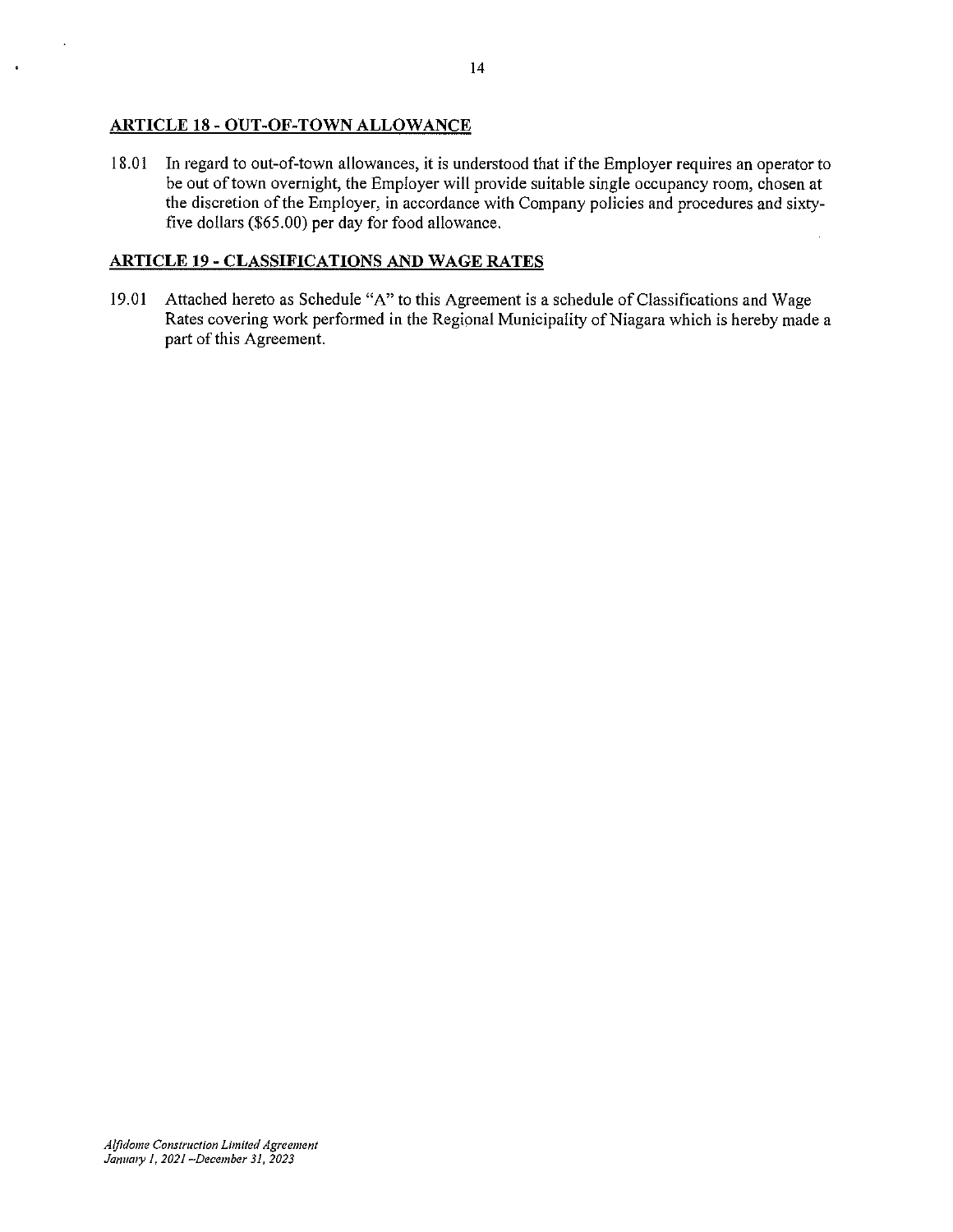## ARTICLE 20 - DURATION OF AGREEMENT

20.0l This Agreement shall be effective January 1, 2021 and shall continue in effect until December 31, 2023 and shall continue automatically thereafter for annual periods of one year each unless either party notifies the other in writing within the period of sixty (60) days immediately prior to the annual expiration date that it desires to amend the Agreement.

Negotiations shall begin within fifteen ( 15) days following notification for amendment as provided in the preceding paragraph.

If, pursuant to such negotiations, an agreement is not reached on the renewal or amendment of this Agreement, or the making of a new agreement prior to the current expiry date, this Agreement shall continue in full force and effect until a new agreement is signed between the parties, or until conciliation proceedings prescribed under the Ontario Labour Relations Act, have been completed whichever date should first occur.

IN WITNESS WHEREOF each of the parties hereto has caused this Agreement to be signed by its duly authorized representatives as of the date and year first above written.

DAY OF JANUARY DATED THIS  $\ket{\varphi}$ 

SIGNED ON BEHALF OF:

Alfidome Construction Limited

Signature: Evank Pellegrino, President

Please Print Name & Title

Address

City, Province, Postal Code

Telephone & Fax Number(s)

Email Address

SIGNED ON BEHALF OF:

International Union of Operating Engineers, Local 793

2021.

Mike Gallagher, Business Manager

Joe Redshaw, President

J<del>oe Dowdall</del>, Vice-President DAVE TURPLE The Dowdall, Vice-President DAVE TURPING

Suan A. alex

Brian Alexander, Recording-Corresponding Secretary

Recommended by: Mike Van Koughnett **Business Representative** 

*Aljidome Construction Limited Agreement January 1, 2021 -December 31, 2023*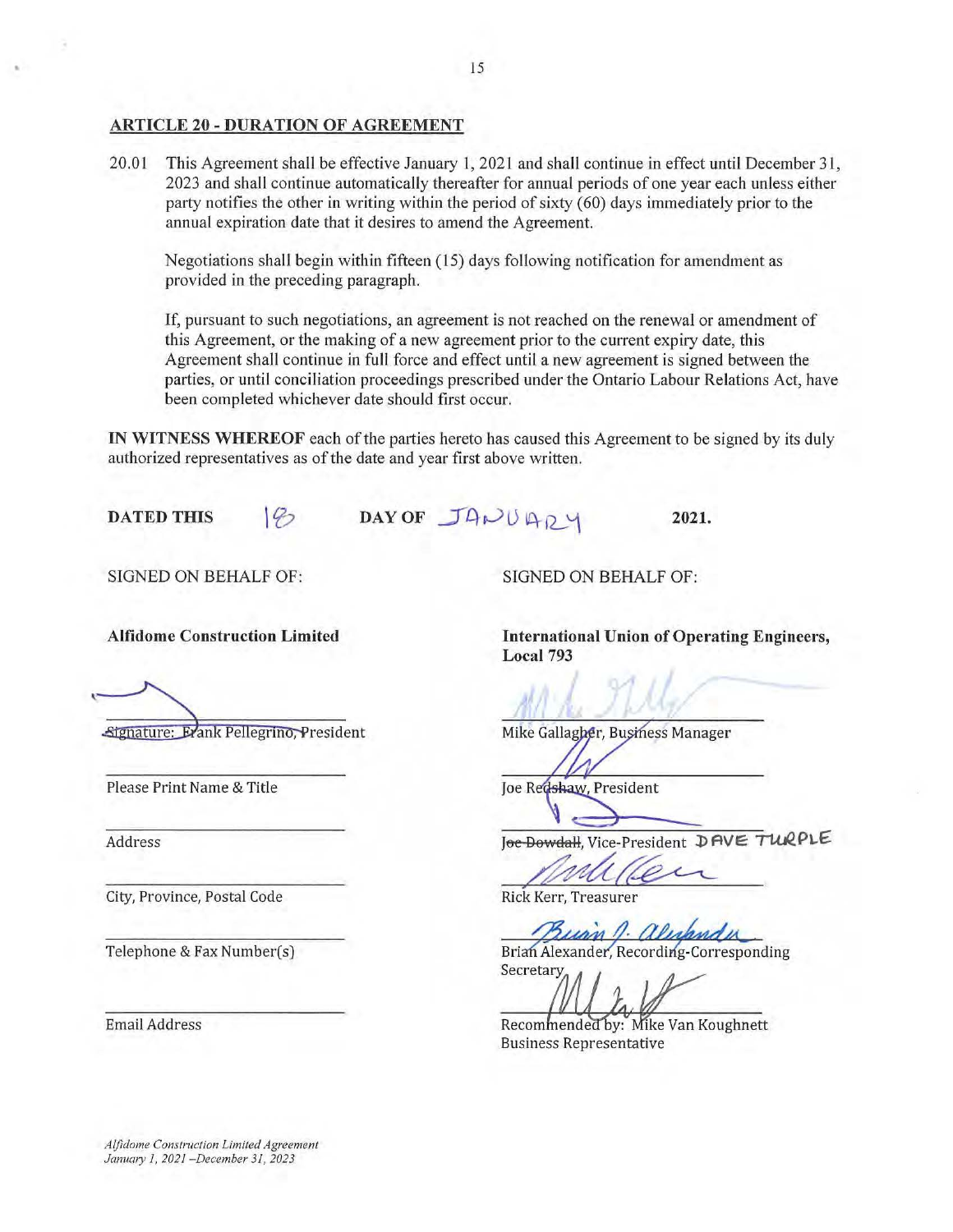## **SCHEDULE** "A"

The minimum basic wage rates for employees performing work covered by this Agreement shall be in accordance with the following schedule of work classifications and wage rates.

| <b>GROUP 1</b> | Working Foreman. |
|----------------|------------------|
|----------------|------------------|

| Date            | Wages   | Vacation Pay | Benefit Plan | Pension Plan | Total Pkg. |
|-----------------|---------|--------------|--------------|--------------|------------|
| January 1, 2021 | S29.11  | \$2.91       | \$4.30       | S6.90        | S43.22     |
| January 1, 2022 | \$29.70 | \$2.97       | \$4.50       | S6.90        | S44.07     |
| January 1, 2023 | S30.29  | \$3.03       | \$4.70       | S6.90        | S44.92     |

GROUP 1B Lead Hand.

 $\mathbf{g}$ 

| Date            | <b>Wages</b> | Vacation Pay | Benefit Plan | Pension Plan | Total Pkg. |
|-----------------|--------------|--------------|--------------|--------------|------------|
| January 1, 2021 | \$28.61      | \$2.86       | \$4.30       | S6.90        | \$42,67    |
| January 1, 2022 | \$29.20      | \$2.92       | \$4.50       | \$6.90       | \$43.52    |
| January 1, 2023 | \$29.79      | \$2.98       | \$4.70       | \$6.90       | \$44.37    |

GROUP 2 Grader, Asphalt Paver, Grinder, Excavator, Fine Grade Dozer.

| Date            | <b>Wages</b>       | <b>Vacation Pay</b> | Benefit Plan | Pension Plan | Total Pkg. |
|-----------------|--------------------|---------------------|--------------|--------------|------------|
| January 1, 2021 | \$27.61            | \$2.76              | \$4.30       | \$6.90       | \$41.57    |
| January 1, 2022 | \$28.20            | \$2.82              | \$4.50       | \$6.90       | \$42.42    |
| January 1, 2023 | S <sub>28.79</sub> | \$2.88              | \$4.70       | \$6.90       | \$43.27    |

GROUP 3 Dozer, Asphalt Roller, Rubber Tired Backhoe, Loader.

| Date            | Wages   | <b>Vacation Pay</b> | Benefit Plan | Pension Plan | Total Pkg. |
|-----------------|---------|---------------------|--------------|--------------|------------|
| January 1, 2021 | \$27.31 | \$2.73              | \$4.30       | \$6.90       | \$41.24    |
| January 1, 2022 | \$27.90 | \$2.79              | \$4.50       | \$6.90       | \$42.09    |
| January 1, 2023 | \$28.49 | \$2.85              | \$4.70       | \$6.90       | \$42.94    |

GROUP4 Truck Driver, Surface Treatment Roller, Grade Roller, Sheepsfoot Compactor, Stone Slinger, Sucker Truck/Hydro Vac, Water Truck, Float, Rock Truck.

| Date            | Wages   | <b>Vacation Pay</b> | Benefit Plan | <b>Pension Plan</b> | Total Pkg. |
|-----------------|---------|---------------------|--------------|---------------------|------------|
| January 1, 2021 | \$24.81 | <b>S2.48</b>        | \$4.30       | \$6.90              | \$38.49    |
| January 1, 2022 | \$25,40 | \$2,54              | \$4.50       | \$6.90              | \$39.34    |
| January 1, 2023 | \$25.99 | \$2.60              | \$4.70       | \$6.90              | \$40.19    |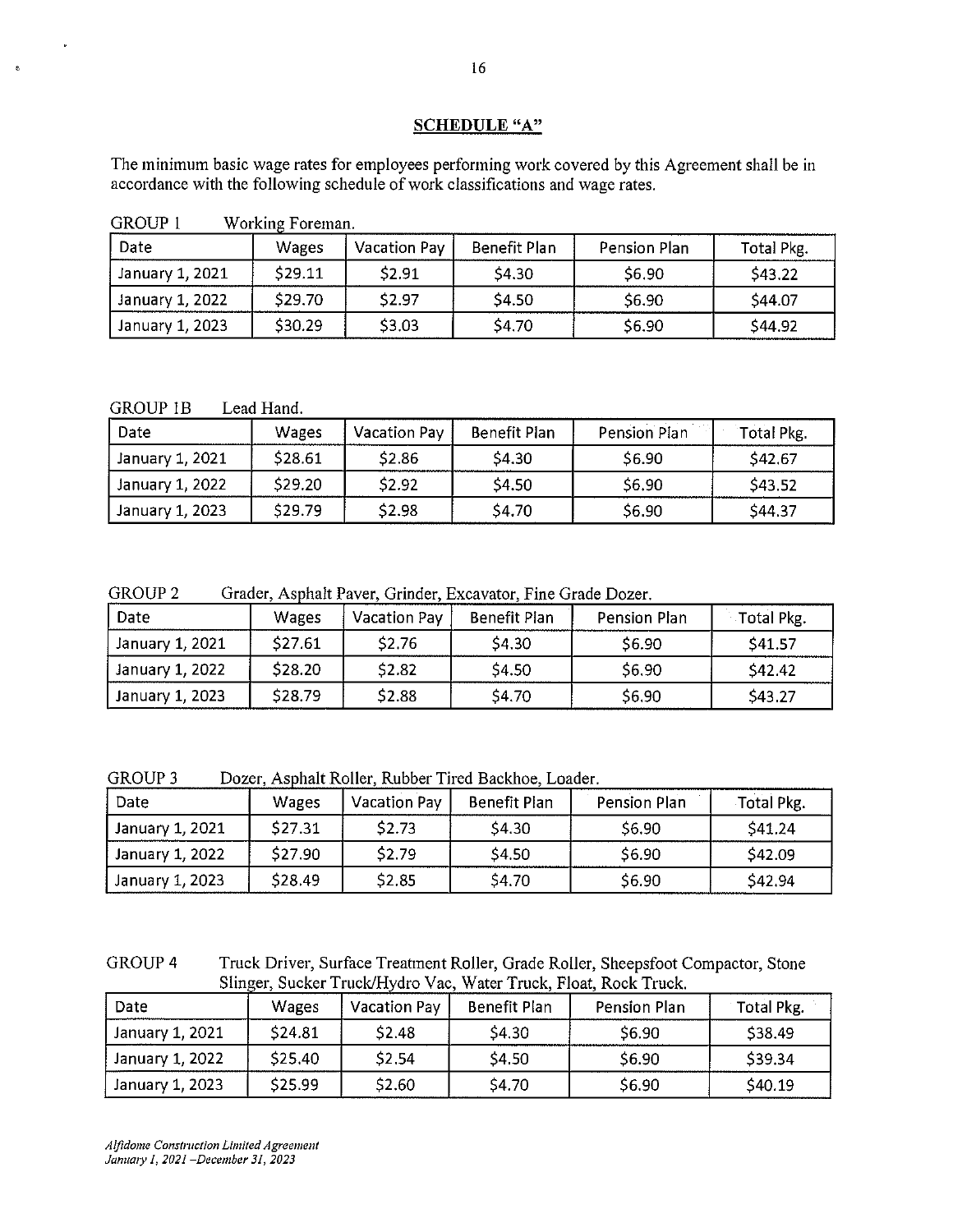## **LETTER OF UNDERSTANDING**

Between:

## **INTERNATIONAL UNION OF OPERATING ENGINEERS, LOCAL 793**

(hereinafter referred to as "the Union")

- and -

## **ALFIDOME CONSTRUCTION LIMITED**

(hereinafter referred to as "the Employer")

### **RE: SUPPLEMENTARY UNEMPLOYMENT BENEFIT PLAN**

**WHEREAS** the Union and the Employer are parties to a collective agreement effective May 1, 2020 to April 30, 2023 and any renewals thereof ("Collective Agreement");

**AND WHEREAS** the Union wishes to establish and the Employer agrees to support the establishment of the Supplementary Unemployment Benefit Plan ("SUB Plan") to provide certain monetary benefits to Union members who become unemployed and otherwise qualify under the terms of the SUB Plan;

**AND WHEREAS** the SUB Plan will be funded by redirecting a portion of contractor contributions that, as per the Collective Agreement, are currently being contributed to the International Union of Operating Engineers, Local 793 Members Life and Health Benefit Trust of Ontario (the "Health Benefit Plan");

**AND WHEREAS** the Union represents and warrants that the SUB Plan will, at all times, be registered with the Canada Revenue Agency and Service Canada and comply with applicable laws, including but not limited to, the *Income Tax Act (Canada)*, and the *Employment Insurance Act*;

**AND WHEREAS** the redirection of contractor contributions required as per the Collective Agreement to be remitted to the Health Benefit Plan to the SUB Plan is subject to the approval of the SUB Plan by both the Canada Revenue Agency and Service Canada;

**AND WHEREAS** the Employer is not a party to the SUB Plan and the Trust Agreement;

**NOW THEREFORE** the Union and the Employer (the "Parties") agree as follows:

- 1. The Parties agree the Collective Agreement is hereby amended to permit the establishment and funding of the SUB Plan as set out in this Letter of Understanding. To the extent there is any conflict between the Collective Agreement and this Letter of Understanding, the terms of this Letter of Understanding shall prevail.
- 2. To the extent there is any conflict between the terms of the SUB Plan and the Trust Agreement, and the Collective Agreement and this Letter of Understanding, the terms of the Collective Agreement and/or Letter of Understanding shall prevail.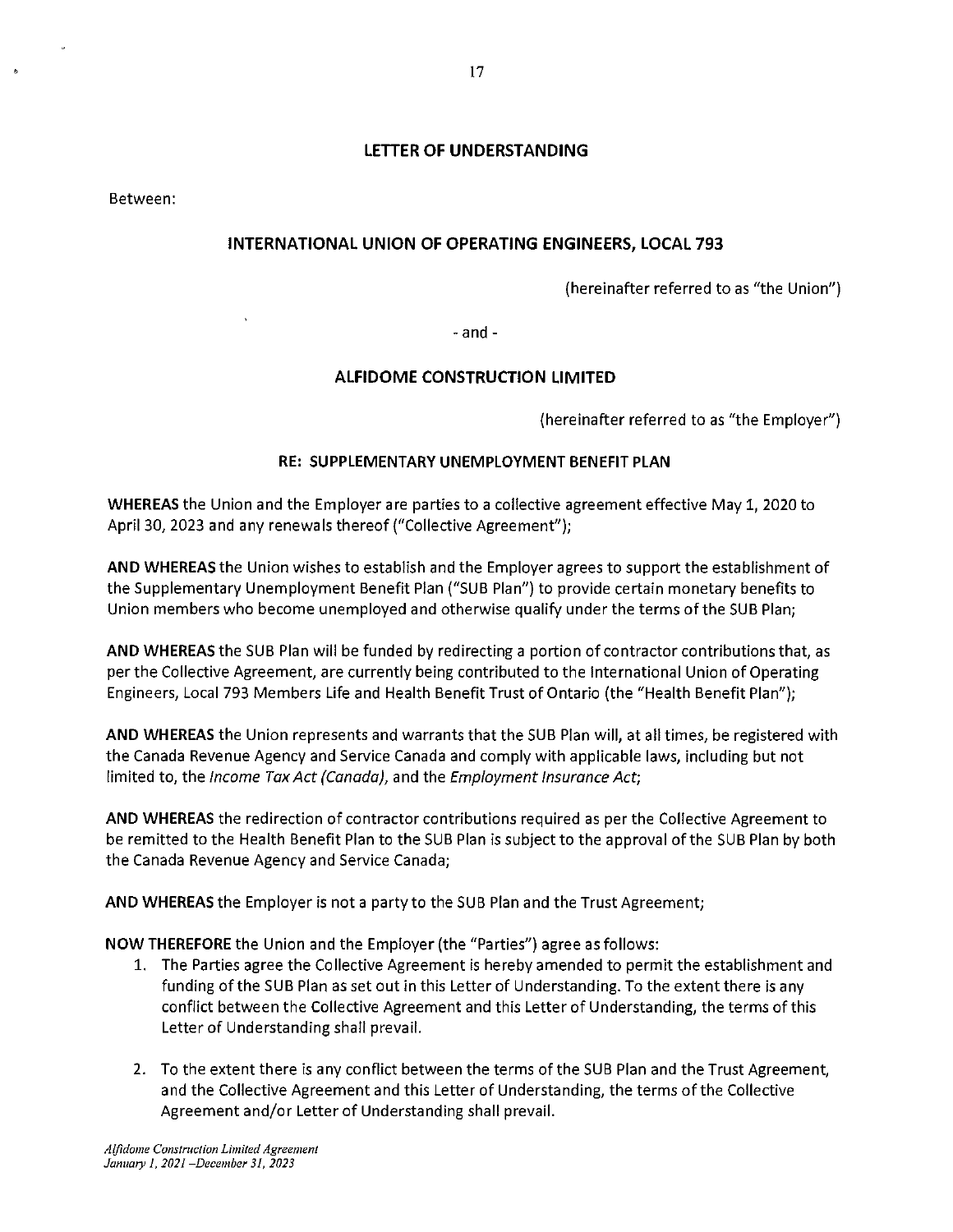- 3. The Parties agree that the contributions made by contractors bound to the Collective Agreement will commence to be redirected from the Health Benefit Plan to the SUB Plan, in incremental increases per hour earned as follows, upon approval of the SUB Plan by both the Canada Revenue Agency and Service Canada:
	- a. within 30 days of approval of the SUB Plan by both the Canada Revenue Agency and Service Canada - \$0.05,
	- b. May 1, 2021 \$0.05,

subject to paragraph 13 below.

 $\mathbf{r}$ 

The Trustees of the Health Benefit Plan shall have full discretion to ensure funding of the Health Benefit Plan on an actuarial basis and in no event shall the redirection of funds exceed \$0.50 per hour earned under the Collective Agreement.

- 4. The redirection of contributions in paragraph 3 shall not be construed as changing the procedure and deadlines for contractors to remit monthly contributions. The procedures and deadlines in the Collective Agreement will prevail.
- 5. The Parties agree the redirection of contributions from the Health Benefit Plan to the SUB Plan shall not result in the reduction of any benefit entitlement to any member entitled to coverage under the Health Benefit Plan.
- 6. The Parties agree the SUB Plan shall be established, managed, operated and administered solely by the Trustees of the SUB Plan and that that nothing herein shall be construed to make the Employer, or any individual contractor bound to the Collective Agreement, an insurer or provider of SUB Plan benefits. The financial obligation of the Employer and any individual contractor bound to the Collective Agreement is entirely fulfilled by making the contributions required to the SUB Plan according to the terms of the Collective Agreement as amended by this Letter of Understanding. The Employer or any individual contractor bound to the Collective Agreement shall not be liable to any employee or the Union for SUB Plan top-up payments.
- 7. The Union agrees that nothing in this Letter of Understanding shall result, directly or indirectly, in any increased costs or contribution rates to the Employer and any contractors bound to the Collective Agreement while it is effective.
- 8. The Parties agree any issue concerning the SUB Plan (including but not limited to eligibility to participate in, and entitlement under, the SUB Plan) shall be subject to the specific provisions of the SUB Plan. Any dispute over payment of SUB Plan benefits shall be adjusted solely between the member and the Trustees of the SUB Plan. The Employer, or any individual contractor bound to the Collective Agreement, shall not be requested or required to participate in any such dispute.
- 9. No individual contractor bound to the Collective Agreement shall be asked, required or permitted to sign a participation agreement, including but not limited to the Participation Agreement in Schedule "B" of the Trust Agreement, without the express written consent of the Employer.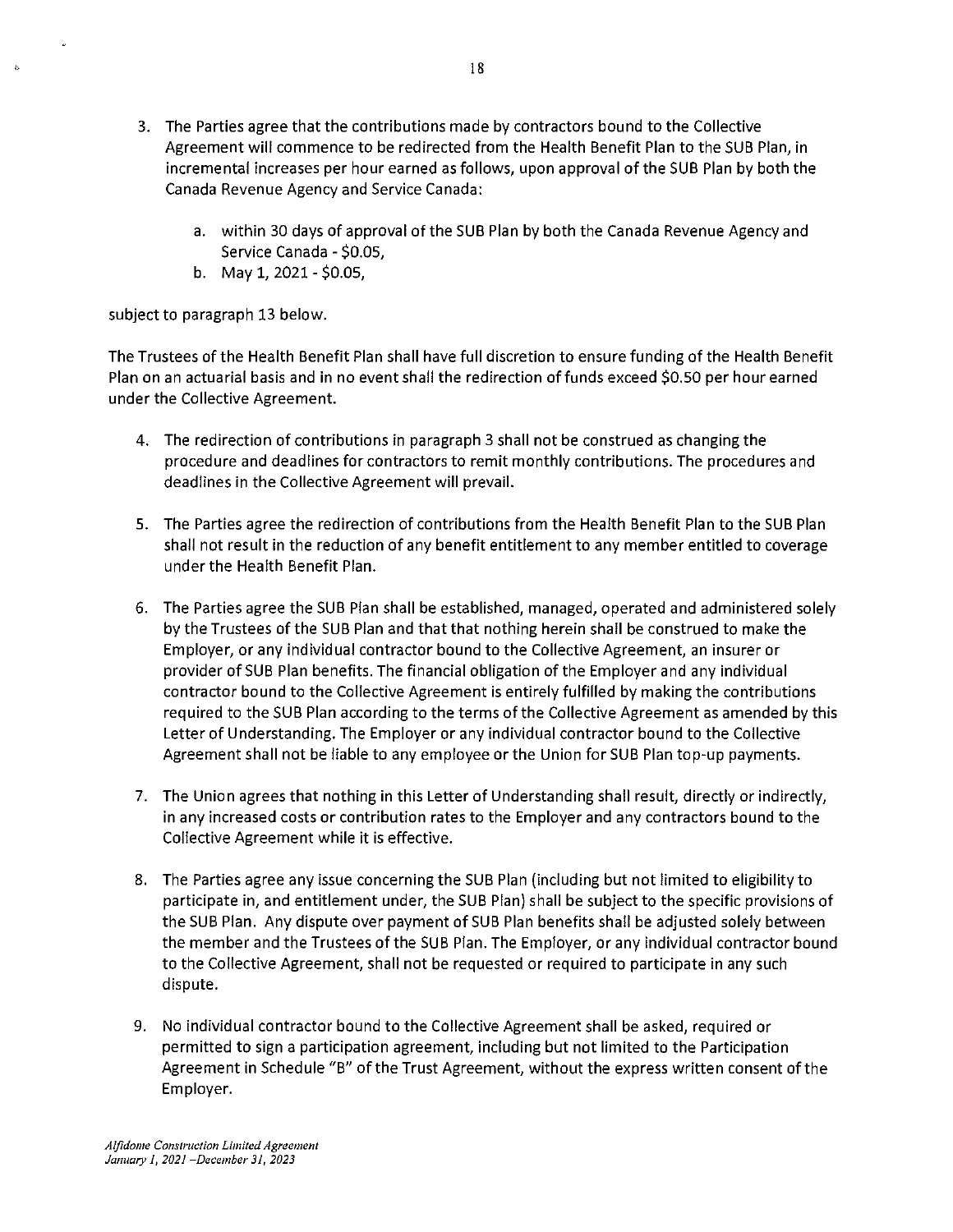- 10. Any duty, obligation or requirement in the SUB Plan and/or Trust Agreement, including but not limited to procedures for individual contractors to remit contributions to the SUB Plan and penalties for failing to do the same, shall be unenforceable against the Employer and individual contractors bound to the Collective Agreement. This includes, but is not limited to, the deadlines for contribution remittances, procedures for remitting contributions, the powers of the Union and/or Trustees to request documents from contractors and to perform audits of individual contractors, charge interest, liquidated damages and any other penalty that may be imposed on contractors for failing to remit contributions. The provisions of the Collective Agreement in respect of any of the aforesaid matters will prevail. In the absence of any provision in the Collective Agreement, no such power on the part of the Union or the Trustees can be inferred despite the provisions of the SUB Plan or the Trust Agreement.
- 11. The Union agrees to save harmless and indemnify the Employer, and any individual contractor bound to the Collective Agreement, from and against any claim, charge, tax, penalty, damages or demand which might be made upon the Employer and/or any contractors in connection with this Letter of Understanding respecting withholdings and remittances pursuant to the Income Tax Act {Canada), the Employment Insurance Act, the Canada Pension Plan Act, and pursuant to any other duly recognized federal and provincial taxing authorities or statutes, and in respect of any claim, charge, tax or penalty which may be made on behalf of or related to the Canada Employment Insurance Commission and Canada Pension Commission or any other government agency or commission under the applicable statutes and regulations with respect to any amount paid to a member under the SUB Plan, and from and against any claim of whatever nature which may be made by, on behalf of or in respect of any member in connection with the SUB Plan, including legal fees and expenses related to such claims.
- 12. In addition, the Union agrees to indemnify the Employer and any contractor bound to the Collective Agreement, in respect of any claims or demands by Employment and Social Development Canada ("ESDC"), or any similar governmental agency, for overpaid benefits which, according to the ESDC, should be clawed back due to the payments to a particular employee from the SUB Plan, and any interest or penalties relating thereto and any reasonable costs or expenses incurred in defending such claims or demands.
- 13. The Union confirms that it is taking all reasonable steps to register and seek approval of the SUB Plan with both the Canada Revenue Agency and Service Canada. The Union will be responsible for obtaining any further approval required to renew the SUB Plan with both the Canada Revenue Agency and Service Canada. Upon request, the Union will provide the Employer with proof of registration of the SUB Plan with Service Canada and/or the Canada Revenue Agency.
- 14. If the Canada Revenue Agency and Service Canada approval, in accordance with paragraph 13, is not received by December 31, 2020, this Letter of Understanding will become null and void.
- 15. Upon request, the Union or the Trustees will provide the Employer with a copy of the SUB Plan or the Trust Agreement. In the event that the Union or the Trustees amend the terms of the SUB Plan or the Trust Agreement, or terminate the SUB Plan or Trust Agreement, at any time following the execution of this Letter of Understanding, the Employer shall be provided with notice, in writing, no later than 30 days prior to the effective date of the amendment or termination.

**Alfidome Construction Limited Agreement** *January* **J,** *2021-December 31, 2023* 

 $\epsilon$ 

b.